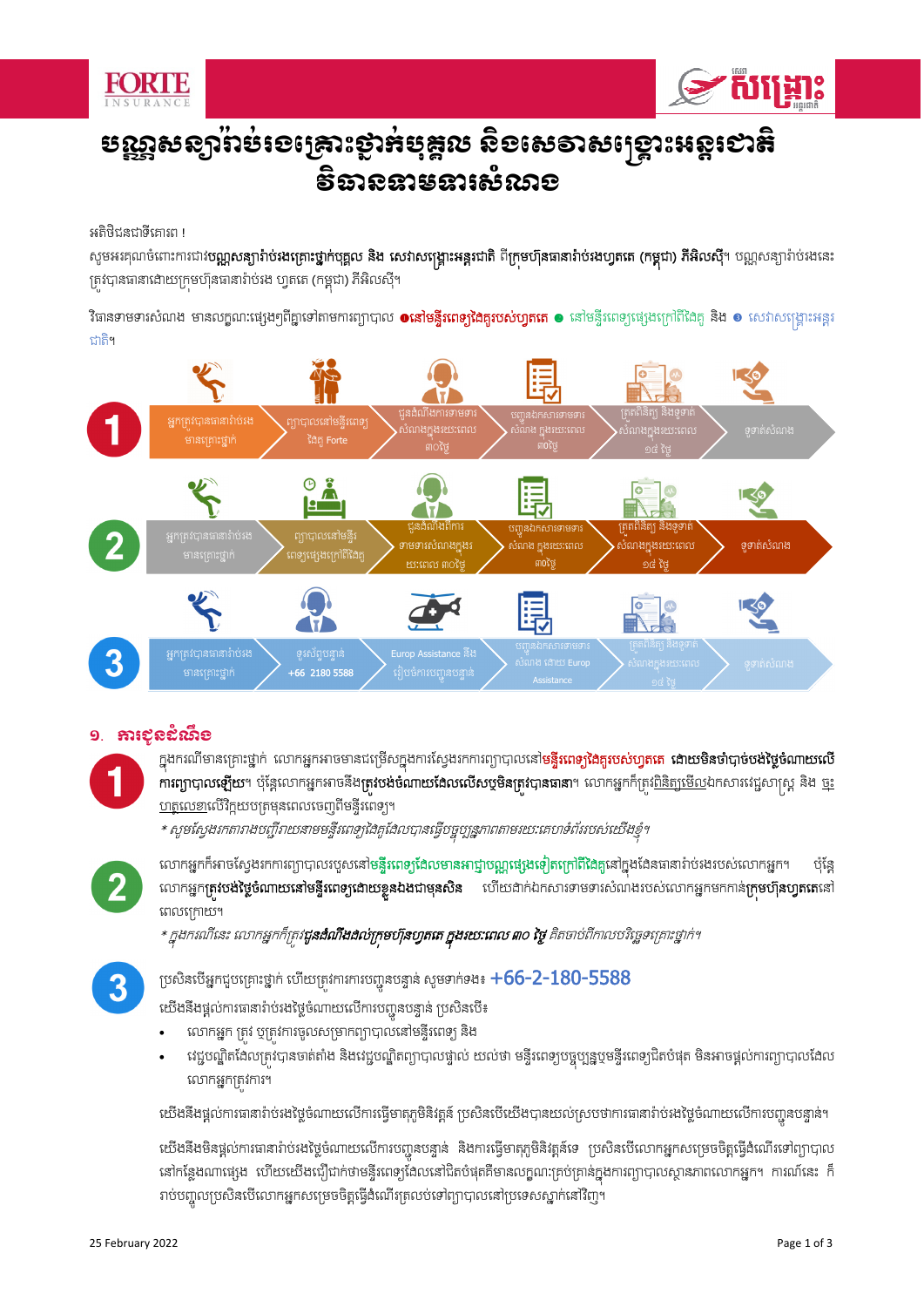- 
- 
- ˝еĮ₣сČņ : ĩĀйЮŲŠ ៨ Юű ĩųСŷ₤ŬŪņ Н Њij ķРņЊ◦Бư ₤İ˛ijсǻŲŷ₣с Ū˝₣О ˝еĮ₣Čņ с ¤
- 
- 

សូមបញ្ជូនឯកសារទាមទារសំណងរបស់លោកអ្នកមក**ក្រមហ៊ុនធានារ៉ាប់រងហូតតេ (កម្ពុជា) ភីអីលសី** តាមអាសយដ្ឋានងូចខាងក្រោម៖

- 
- 
- 

 $\overline{\phantom{a}}$ 

- 
- 
- 
- 
- 
- 
- 
- ģijсřеĠ₣ : ĩĀйЮŲŠ Ừ ĩųСŷďijЊЮŲŠ ̣ ķРņЊũжЮş˝ ̣ ₤İ˛ijсũijĕк Ū˝₣ģij О сřеĠ₣¤
- 
- Ю₤ЬņŬĠ : ЮŲŠ A4&5 ĩųСŷ΅⅝řЮΉЙ ðŲ ķРņЊ⅜ŵ˝Яĕ℮₣ ₤İ˛ijс⅜ſŎř₣ðОеŪ˝₣Ю₤ЬņŬĠ О ¤

**អត្តសញ្ញាណបណ្ណ កាតនិយោជិត លិខិតឆ្លូងងែន** ឬឯកសារងែលមានតំលៃស្មើ (សំប្បត្រកំណើតសម្រាប់កុមារ) និង

- (២) អគារស៊ីធី ជាន់ទី១ ផ្ទះលេខ៣២១ មហាវិថីម៉ៅសេទុង សង្កាត់ផ្សារដេប៉ូ១ ខណ្ឌទូលគោក។
- 
- 
- 
- 
- 
- -
	-
- 
- 

រាជធានីភ្នំពេញ (១) អគារវឌ្ឍន: ជាន់ទី១៨ អគារលេខ ៦៦ មហាវិថីព្រះមន្ទីរង្ស សង្កាត់វត្តភ្នំ ខណ្ឌដូនពេញ។

- 
- 
- 
- 
- 
- 
- 
- 
- 
- 
- -
	-
	-
- Ū˝О₣ŪĮй₤Б΅ĕН : ķРņЊư ₤İ˛ijс ơ Ū˝₣ŪĮй₤ О НБ΅ĕН¤
- ៣. ភារមញ្ជូនឯគសារនាទនារសលាខ

**Europ Assistance** នឹងបញ្ជូនឯកសារទាមទារសំណងមកកាន់ក្រមហ៊ុនហ្វតតេជោយផ្ទាល់។ ļ

fបសិនបើលោកអ្នកត្រូវការការបញ្ជូនបន្ទាន់ បុការធ្វើមាតុភូមិនិវត្តន៍ សូមផ្តល់ឯកសារដូចខាងក្រោម៖

វិញ្ញាបនបត្រធានារ៉ាប់រងគ្រោះថ្នាក់បុគ្គល និង ជំនួយបន្ទាន់អន្តរជាតិតាមគោលការណ៍វេជ្ជសាស្ត្រ

- 
- $\phi$  របាយការណ៍នគរបាល

ការទាមទារសំណងសម្រាប់ការបាត់ខ្លួន:

 $\varphi$  សេចក្តីប្រកាសពីការបាត់ខ្លួននៃអ្នកត្រូវបានធានារ៉ាប់រង

នសចក្តីសម្រេចរបស់តុលាការស្តីពីការបាត់ខ្លួន

ដោយក្រមហ៊ុនហ្វតតេ។  $\alpha$  របាយការណ៍នគរបាល (បើមាន)

 $\phi$  របាយការណ៍នគរបាល

- $\omega$  ឯកសារវេជ្ជសាស្ត្រគាំទ្រទាំងអស់រួមមាន វិក្កយបត្រ/បង្កាន់នៃ ច្បាប់ងើម វេជ្ជបញ្ហា លទ្ធផលតេស្ត (ថតCTស្កេន ថតកាំរស្មីអ៊ិ ច ថតអេមរ៉ាយ MRI គេស្គមន្ទីរពិសោធន៍ អេកូសាស្ត្រ វាស់ ចង្វាក់បេះដូងECG ។ល។) និងឯកសារផ្សេងៗទៀតដែលតម្រវ
- វិញ្ញាបនបត្រវេដ្ជសាស្ត្រ ឬលិខិតចេញពីមន្ទីរពេទ្យ (ដោយវេជ្ជ បណ្ឌិតព្យាបាល)
- បណ្តាលមកពីត្រោះថ្នាក់
- ការទាមទារសំណងសម្រាប់ការចំណាយលើផ្នែកវេជ្ជសាស្ត្រ
- ឯកសារបន្ថែមដែលតម្រវចាំបាច់សម្រាប់ប្រភេទនៃការបាត់បង់៖

ការទាមទារសំណងសម្រាប់អត្ថប្រយោជន៍មរណភាពប

 $\phi$  សំបុត្រមរណភាពច្បាប់ដើម (ពីអាជ្ញាធរដែនដី)

ការទាមទារសំណងក្នុងករណីពិការភាពជាអចិន្ត្រៃយ៍  $\varphi$  កិច្ចសន្យាការងារច្បាប់ដើម (មានហត្ថលេខា និងត្រា)  $\phi$  វិញ្ញាបនបត្របញ្ជាក់ពីពិការភាពជាអចិន្ត្រៃយ៍ (បំពេញ សោយវេជ្ជបណ្ឌិតព្យាបាល មានហត្ថលេខា និងត្រា)

 $\mathbf{I}$ 

្រសិនិតចេញពីមន្ទីរពេទ្យ / លិខិតមរណភាព (ពីមន្ទីរពេទ្យ

- ষর্हুសញ្ញាណបណ្ណ ថតចម្លង / សៀវភៅគ្រសារ ថតចម្លង
- 

ណ្តាលមកពីក្រោះថ្នាក់

ប្រសិនបើមាន)

 $\phi$  របាយការណ៍នគរបាល

- វិញ្ញាបនបត្រធានារ៉ាប់រងភីអេផ្ចីស ថតចម្តង
- បានធានារ៉ាប់រង ប្អូអ្នកទទួលផលរបស់អ្នកត្រូវបានធានារ៉ាប់រង)
- 0 ទិតអនុញ្ញាតទូទាត់សំណង ងែលធ្វើឡើងដោយអ្នកត្រវបានធានារ៉ាប់រង ប្តូអ្នកតំណាងស្របច្បាប់របស់អ្នកត្រវបានធានារ៉ាប់រង ប្តូអ្នកទទួលផលរបស់ អ្នកត្រវបានធានារ៉ាប់រង (ប្រសិនបើសំណងត្រូវទូទាត់ទៅអង្គភាពបុបគ្នលផ្សេងក្រៅពីអ្នកត្រូវបានធានរ៉ាប់រងខុនឯង បុអ្នកតំណាងស្របចាប់របស់អ្នកត្រូវ
- 
- 
- 
- 
- 
- 
- 
- 
- 
- 
- 
- ថែបបទទាមទារសំណង (ត្រវបំពេញដោយអ្នកត្រវបានធានារ៉ាប់រង ឬអ្នកតំណាងស្របច្បាប់របស់អ្នកត្រវបានធានារ៉ាប់រង)

ក្រវបានទូទាត់ដោយផ្អែកលើឯកសារដែលមាន ប្រសិនបើឯកសារគាំទ្រមិនត្រូវបានទទួល<u>ក្នុ</u>ងរយៈពេល ៣០ ថ្ងៃទេ។ ĖО ឯកសារចាំបាច់រួមមាន៖

†បសិនបើលោកអ្នកទទួលការព្យាបាលនៅមន្ទីរពេ**ទ្យដែលមានអាជ្ញាបណ្ណផ្សេងទៀតក្រៅពីជែ**គ្គ លោកអ្នកត្រវបញ្ជូនឯកសារទាមទារសំណង ąС ពេញលេញមកក្រមហ៊ុនហ្វតតេ ក្នុងរយៈពេល ៣០ថ្ងៃ គិតចាប់ពីកាលបរិច្ឆេទក្រោះថ្នាក់។ ការទាមទារសំណងដែលមិនមានឯកសារគ្រប់គ្រាន់ ĖО នឹងបណ្តាលឱ្យមានការពន្យាពេល ឬការបដិសេធទូទាត់សំណងរបស់លោកអ្នក។ លោកអ្នកនឹងត្រវបានជូនដំណឹង ក្នុងករណីឯកសារមិនពេញ លេញ។ លោកអ្នកត្រូវផ្តល់ឯកសារគាំទ្របន្ថែម ក្នុងរយ:ពេល ៣០ថ្ងៃ តាមការជូនដំណឹងអំពីឯកសារមិនពេញលេញ។ ការទាមទារសំណងនឹង Ĺ,

**មន្ទីរពេទ្យដែគ្** និងបញ្ជូនឯកសារទាមទារសំណងមកកាន់ក្រមហ៊ុនហ្វតតេដោយផ្ទាល់។ l



**អត្តសញ្ញាណបណ្ណ កាតនិយោជិត លិខិតឆ្លូងឌែន** ឬឯកសារងែលមានតំលៃស្មើ (សំប្បត្រកំណើតសម្រាប់កុមារ) និង

†ថសិនបើលោកអ្នកទទួលការព្យាបាលនៅ**មន្តិរពេទ្យដៃគូរបស់ហ្វតតេ** ឯកសារដែលត្ររំយកតាមខ្លួនមានដូចខាងក្រោម៖ ঁវិញ្ញាបនបត្រធានារ៉ាប់រង កាតសមាជិក កាតសមាជិកអេឡិចត្រនិច នៃបណ្ណសន្យារ៉ាប់រងគ្រោះថ្នាក់បុគ្គល និងសេវាសង្គ្រោះអន្តរជាតិ

## ២. ឯកសារទាំបាច់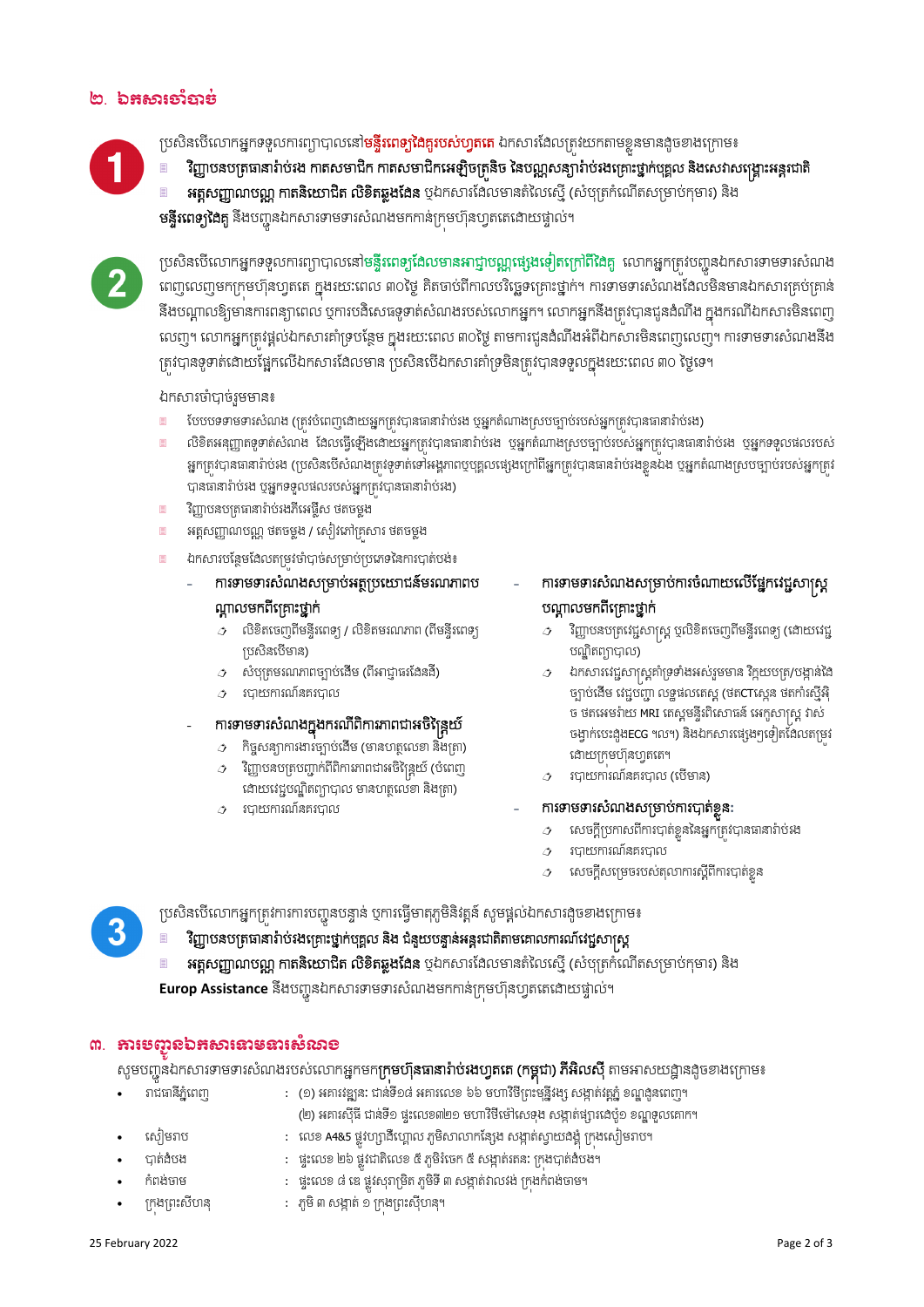## ៤. ករទូទត់សំណង



ប្រសិនបើលោកអ្នកទទួលការព្យាបាលនៅ**មន្ទីរពេទ្យដៃគូរបស់ហ្វតតេ** លោកអ្នកគ្រវ់រ៉ាប់រងសម្រាប់**ការចំណាយងែលមិនធានាឬលើសពីការ** ធានា អាស្រ័យលើ**កម្រិតធានា ការមិនធានា** និងល**ក្ខខណ្ឌ**ពាក់ព័ន្ឋឧទៃទៀតនៃ**បណ្ណសន្យារ៉ាប់រង**។ **ក្រមហ៊ុនហ្វតតេ**នឹងទូទាត់សមតុល្យនៃចំនួន

ទឹកប្រាក់ដែលបានទាមទារដោយផ្ទាល់ជាមួយនឹងមន្ទីរពេទ្យដៃគូ។

ប្រសិនបើលោកអ្នកទទួលការព្យាបាលនៅម<mark>ន្ទីរពេទ្យងែលមានអាជ្ញាបណ្ណផ្សេងទៀតក្រៅពីនៃ</mark>គ្

- ការទាមទារសំណងនឹងត្រូវបានពិនិត្យ និងទូទាត់ក្នុងរយៈពេល **១៤ថ្ងៃ នៃថ្ងៃធ្វើការ** គិតចាប់ពីថ្ងៃទទួលបានឯកសារពេញលេញ។ ĖО
- លោកអ្នកនឹងត្រូវបានជូនដំណឹង ក្នុងករណីឯកសារមិនពេញលេញ។
- លោកអ្នកនឹងត្រវ់បានជូនដំណឹង ថាតើការទាមទារសំណងរបស់លោកអ្នកត្រវ់បានទូទាត់ ឬមិនត្រវបានទូទាត់ជូន។
- ្រស្រីនបើការទាមទារសំណងរបស់លោកអ្នកត្រវ់បានទូទាត់ជូន នោះការទូទាត់នឹងត្រវបានធ្វើឡើងដោយមូលប្បទានប័ត្រ ការផ្ទេរតាម ធនាគារ បជាសាច់ប្រាក់។

• ប្រសិនបើអ្នកត្រវ់បានអនុម័តឱ្យមានការបញ្ជូនបន្ទាន់ បុការធ្វើមាតុភូមិនិវត្តនំ ហ្វតតេនិងចេញថ្ងៃចំណាយទាំងអស់ដែលពាក់ព័ន្ធ។ លោកអ្នកមិនចាំបាច់ចេញថ្ងៃបញ្ជូនបន្ទាន់ បុការធ្វើមាតុភូមិនិវត្តន៍ទេ។

## កំណត់សមគ ល់

ក) ដើម្បីឱ្យការទាមទារសំណងមានស្សាលភាព

- ក្នុងករណីការសម្រាកព្យាបាលនៅមន្ទីរពេទ្យ ឬការសម្រាកព្យាបាលនៅមន្ទីរពេទ្យមិនឆ្លងយប់ លោកអ្នកត្រវស្វែងរកការព្យាបាលនៅមន្ទីរពេទ្យដែលមានអាជ្ញាបណ្ណ កើមត្រវ់ និងស្របច្បាប់ ដោយមានវេជ្ជបណ្ឌិតងែលបានចុះបញ្ជីត្រឹមត្រវ់។
- ក្នុងករណីការព្យាបាលជំងឺក្រៅ លោកអ្នកក៏ត្រវស្វែងរកការព្យាបាលនៅមន្ទីរពេទ្យដែលមានអាជ្ញាបណ្ណត្រីមត្រវ និងស្របច្បាប់ ដោយមានវេជ្ជបណ្ឌិតដែលបានចុះ ់ចេញឹត្រឹមត្រវ់។ ក្នុងករណីមានអាសន្ន ឬត្រវ់ការជំនួយផ្នែកវេជ្ជសាស្ត្រជាចំាបច់សម្រាប់ការសង្រ្គោះជីវិតរបស់លោកអ្នក លោកអ្នកអាចស្វែងរកការព្យាបាលនៅតាម បន្ទប់ពិគ្រោះជំងឺ បូបនួប់ពិគ្រោះយោបល់ ស្របតាមកម្រិតអាជ្ញាបណ្ណរបស់ពួកគេ។
- ការព្យាបាលនៅឱសថស្ថាន មិនត្រវបានធានាទេ។
- ការពិចារណាពិសេសអាចនឹងត្រវបានផ្តល់ជូន សម្រាប់ការព្យាបាលនៅតាមខេត្តនានាដែលខ្វះខាតមន្ទីរពេទ្យព្យាបាលត្រឹមត្រវ។
- ខ) សម្ភារៈ**វេជ្ជសាស្ត្រ** រួមបញ្ចូល ប៉ុន្តែមិនបានកម្រិតត្រឹម៖ រទេះរុញ ស្បែកជើងងែលធ្វើឡើងសម្រាប់អ្នកឈឺជើង ឬឈឺសន្លាក់ជើង ឈើទ្រក្លៀក បុណ្យេចត៍ ឧបករណ៍សប្បនិមិត្តជំនួសកន្លែងដែលកាត់ចោល វ៉ៃនតា កញ្ចក់ត្រតពិនិត្យ និងឧបករណ៍ផ្ទាល់ខ្លួនដែលមិនពាក់ព័ន្ធនិងផ្នែកវេជ្ជសាស្ត្រ ង្កិច ជា ចូរទស្សន៍ ចូរស័ព្ទដៃ។ល។ <u>មិនត្រវបានធានា</u>នោះទេ។
- គ) សូមកុំធ្វើការកែប្រែណាមួយលើវិក្កយបត្រងើម និងលើឯកសារគាំទ្រ។ ប្រសិនបើរកឃើញថាមានការកែប្រែ ការទាមទារសំណងនឹងត្រវបានចាត់ទុកជា ការក្លែងបន្លំ ហើយនឹងត្រវបានបដិសេធចោលភ្លាមៗ។

## ៥. ព័ត៌មាននាក់ឧទស៏ខភារនាទនារសំលាទ

- Ū˝ОņŁũİũ : Ū˝ОņŁũİũЯĩ˝Ė◦РĈijс₤е‗₣ ₤ŪŌĠсēĜŬм Ġсũ₣ЮŪýй▫Ė˝сĠНÐðŲ
- ◦Рũ₤њĮĀ : 092 666 378 / 081 666 795 / 089 666 797
- សារអេឡិចត្រនិក : pa-evacuation@forteinsurance.com

## ៦. មត្តិរ៉ះគន់

- ក្រមការងារ ; ក្រមការងារផ្នែកទទួលមតិរិះគន់
- សារអេទ្បិចត្រនិក : anhcomplaint@forteinsurance.com

យើងខ្ញុំឱ្យតែថ្ងៃងល់រាល់មតិរិះគន់ទាំងទ្យាយ ពីព្រោះវាឆ្លុះបញ្ចាំងពីចំណុចដែលគួរកែលម្អ ហើយវាជួយដំលើយើងខ្ញុំក្នុងការផ្តល់ជូននូវបទពិសោធន៍ល្អ ជាងមុនងល់អតិថិជនរបស់យើង។

ក្រុមហ៊ុនធានារ៉ាច់រងហ្វតតេ (កម្ពុជា) ភីអិលស៊ី សូមរក្សាសិទ្ធដើម្បីកែប្រែវិធានទាមទារសំណងនេះ ដោយមិនជូនដំណឹងជាមុន។ Юŵ˝ΒĖ˝Ζş◦◦УŲģĕŷЋēĕĈņĈũ₤е‗₣ЯřŲЮĊĠşſЧ Ġġĕ ĆО ĖļĮũУş ″ņũŎкЮÐ΅◦еĮњũũĠ₤сЮŎЧ₣ŠńОе*www.forteinsurance.com/paevacuation* ๛๛๛๛๛๛๛๛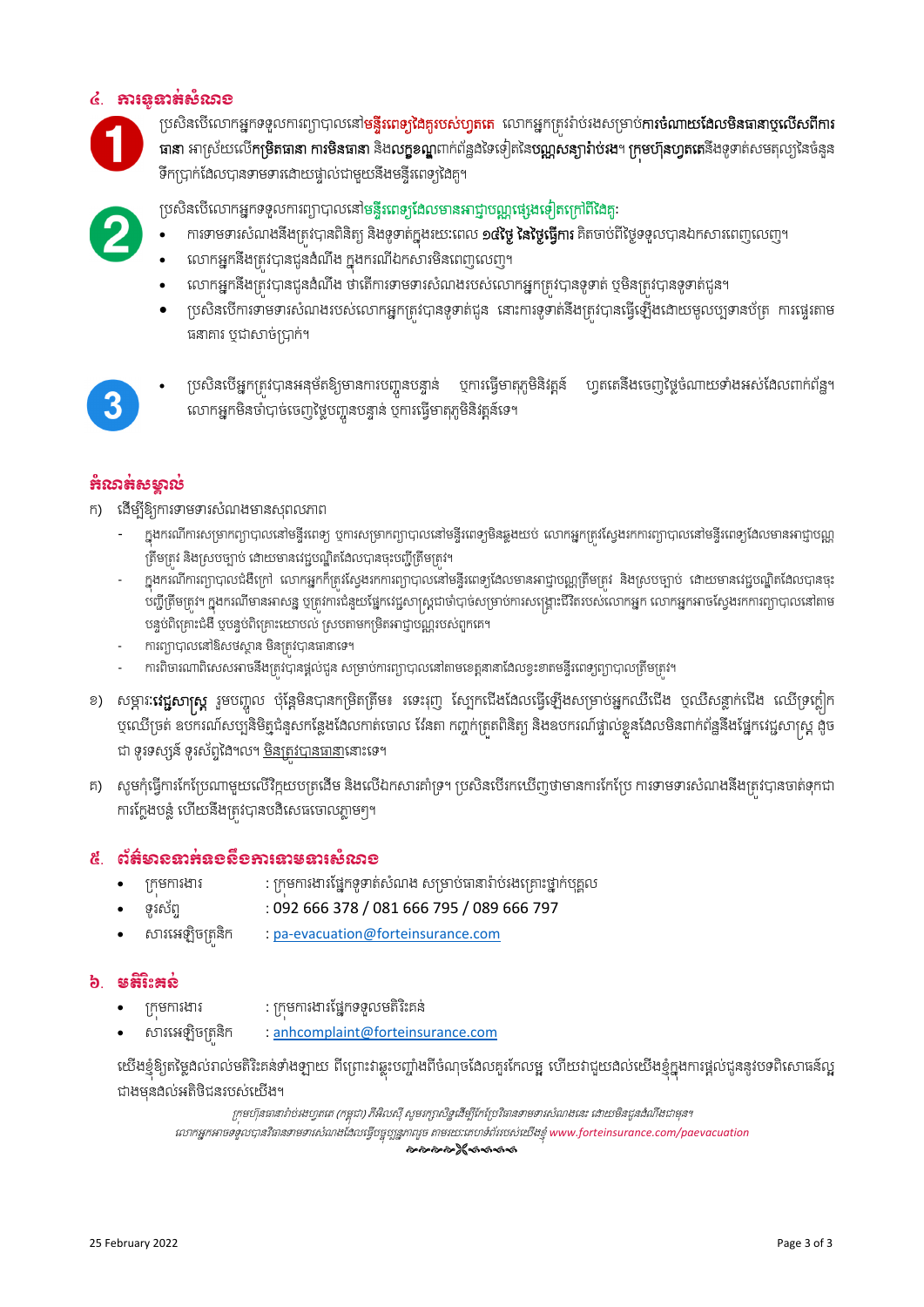



## **PERSONAL ACCIDENT AND INTERNATIONAL EMERGENCY MEDICAL ASSISTANCE INSURANCE CLAIM PROCEDURE**

Dear Valued Customer

Thank you for purchasing **Personal Accident and International Emergency Medical Assistance Insurance** from **Forte Insurance (Cambodia) Plc.** This INSURANCE is underwritten by Forte Insurance (Cambodia) Plc.

The claim procedure is different for treatment at **❶Forte Panel Hospitals**, **❷ other licensed Hospitals** and ❸ Evacuation and Repatriation.



## **1. Notification:**

In the event of Accident, you can have an option to seek injury treatment at a **Forte Panel Hospital without having to pay** the **hospital bills**. However, you **have to pay** for **items that are not covered** or **expenses** that are over the limit, and you shall also check medical documents and sign invoices before discharge from hospital.

*\* Please find an updated Panel Hospital list from our website.* 



You can also seek injury treatment at the nearest **licensed hospital** within your coverage territory. However, you have to **pay the hospital bills yourself first**, and submit your claim documents to **Forte** later. *\* In such cases, you have to notify Forte within 30 days from accident date.* 



 If you got into an accident and you would like to seek Emergency Medical Evacuation, please call: **+66‐2‐180‐5588** 

We will cover the costs of emergency medical evacuation if:

- you are, or need to be, admitted as an emergency in‐patient, and
- our appointed doctor and the treating doctor believe your current or nearest medical facilities are not able to provide the treatment you need.

We will cover the costs of repatriating you if we have agreed to cover your emergency medical evacuation.

We will not cover the cost of evacuating or repatriating you if you decide to travel elsewhere for treatment and we believe the nearest medical facilities are adequate for your treatment. This includes if you decide you want to travel back to the country where you normally live for your treatment.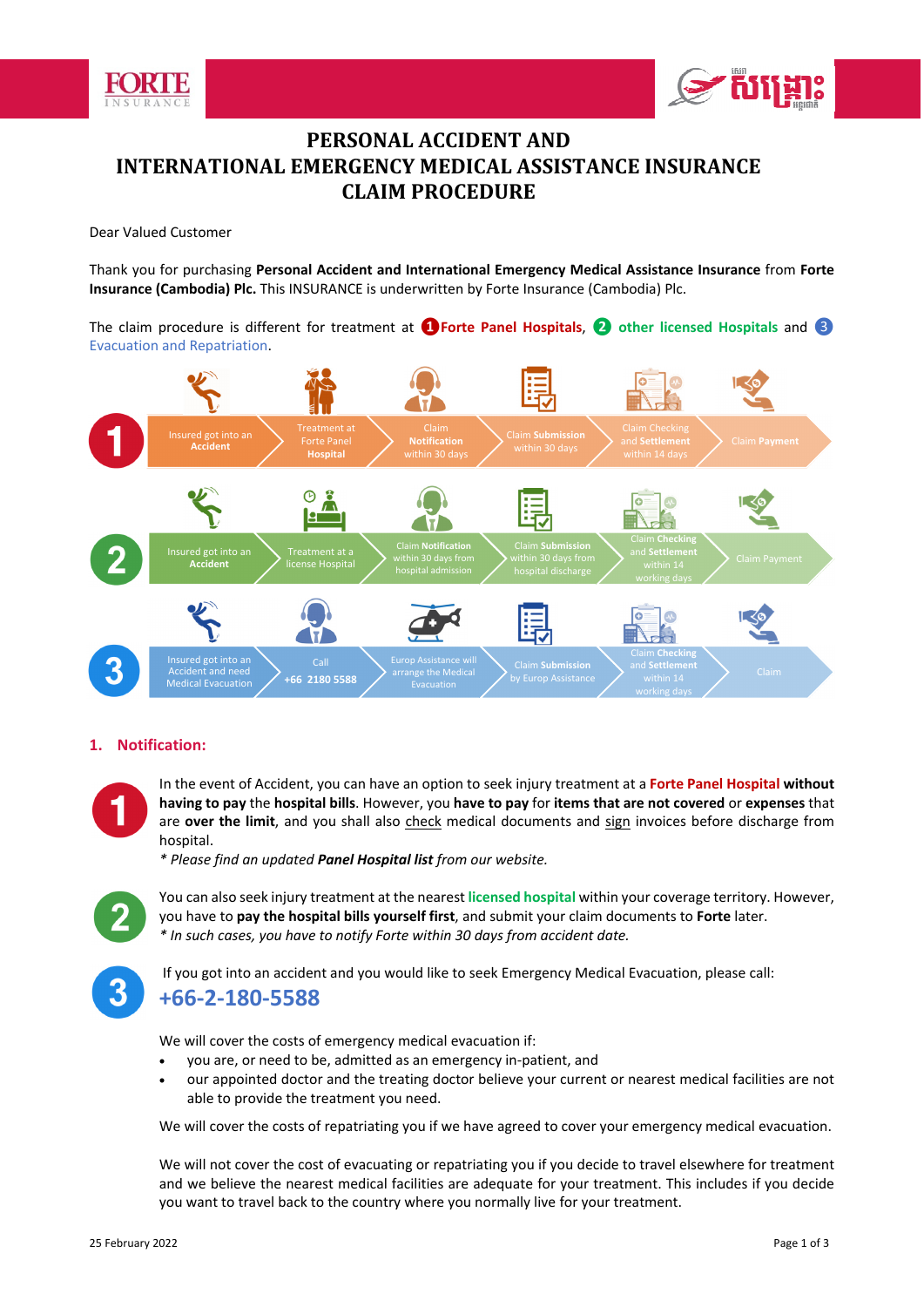### **2. Required Documents:**



If you get treatment at a **Forte Panel Hospital**, the required documents are as follows:

- **PA + IEMA** Certificate of Insurance, Membership Card or E‐Membership Card,
- Your **National ID** card, **Employee** card, **Passport** or an equivalent document

The **Panel Hospital** will submit claim documents to **Forte** directly.



If you get treatment at **other licensed Hospitals**, you have to submit the following claim documents to Forte within **30 days from accident date**. Claims submitted with insufficient documents will result in a delay or rejection in your reimbursement. You will be informed in the event of incomplete documents. You are advised to provide additional supporting documents within 30 days upon notification of incomplete documents. Claims will be settled based on available documents if supporting documents are not received within 30 days.

The required documents include:

- $\Box$  Claim Form (to be completed by Insured with signature)
- Authorized letter of claim payment from Insured Person or Insured Person's Legal Representative/Beneficiary (if claim payment is to be paid to entity/person other than Insured Person or Insured Person's Legal Representative/Beneficiary)
- Copy of PA+ IEMA Insurance Certificate (if any)
- Copy of ID card/family registered book
- Additional Compulsory Documents for specific type of loss:
	- ˗ **Claim for Death due to Accident:** 
		- $\triangle$  Discharge letter/Death Certificate (from Hospital, if any)
		- Original Death Certificate (from local authority)
		- Police report
	- ˗ **Claim for Permanent Disablement:** 
		- $\bigcirc$  Original Employment Contract (signed and stamped)
		- Certificate of Permanent Disablement (Completed by attending doctor with signature and stamp of Hospital)
		- Police report
- ˗ **Claim for Medical Expense due to Accident:** 
	- $\rightarrow$  Medical Certificate or Discharge Letter (from attending doctor)
	- $\hat{A}$  All supporting medical documents including: original invoices/receipts, prescriptions, test results (CT Scan, X‐ray, MRI, Lab test, Echo, ECG etc.) and other documents required by Forte
	- Police Report (if any)
- ˗ **Claim for Disappearance:** 
	- $\triangle$  Declaration on disappearance of Insured Person
	- Police report
	- $\hat{J}$  Judgment for disappearance (from court)



If you need Emergency Evacuation and Repatriation, please provide:

**PA + IEMA** Certificate of Insurance, Membership Card or E‐Membership Card,

Your **National ID** card, **Employee** card, **Passport** or an equivalent document

**Europ Assistance** will process and submit claim documents to **Forte** directly.

#### **3. Claim Submission:**

Please submit your claim documents to **Forte Insurance (Cambodia) Plc.** at the following addresses:

Krong Siem Reap, Siem Reap Province

- 
- Phnom Penh : (1) Vattanac Capital, Level 18, No.66 Monivong Blvd, Sangkat Wat Phnom, Khan Daun Penh.
	- (2) City Tower, Level 1, #321, Mao Tse Toung Blvd., Sangkat Phsar Depot I, Khan Toul Kork.
- Siem Reap : No. A4&5, Street Charles De Gaule, Phum Sala Kanseng, Sangkat Svay Dungkum,
- 
- 
- 
- Battambang : No. 26, National Road No.5, Phum Romchek 5, Sangkat Ratanak, Battambang.
- Kampong Cham : No. 8D, Soramrith St, Phum 3, Sangkat Veal Vong, Kampong Cham Town.
	- Sihanouk Ville : Phum 3, Sangkat 1, Phreak Sihanuk.